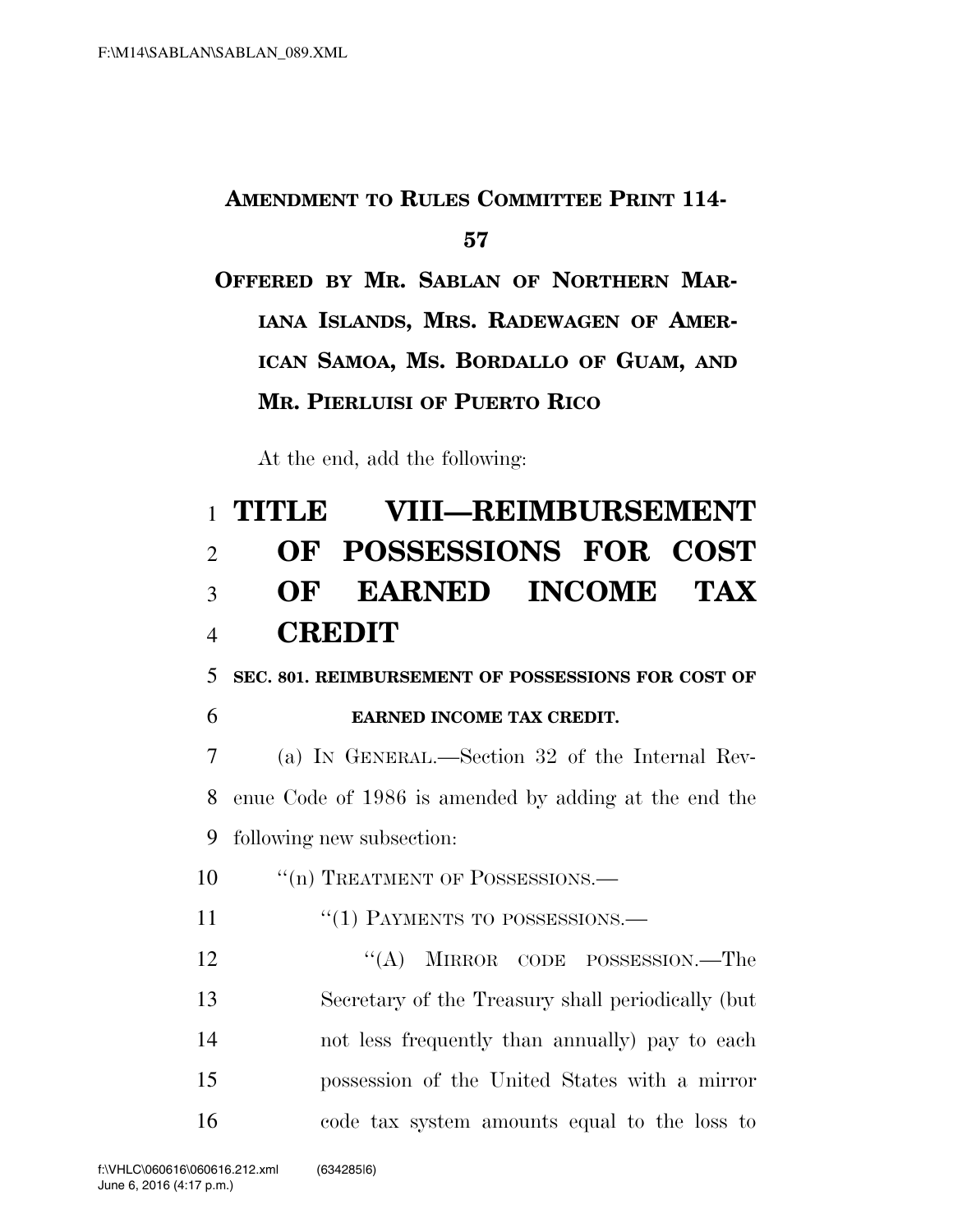$\mathfrak{D}$ 

1 that possession by reason of the application of this section (determined without regard to para- graph (2)) with respect to taxable years begin- ning after December 31, 2016. Such amounts shall be determined by the Secretary of the Treasury based on information provided by the government of the respective possession.

8 "(B) OTHER POSSESSIONS.—The Sec- retary of the Treasury shall periodically (but no less frequently than annually) pay to each pos- session of the United States which does not have a mirror code tax system amounts esti- mated by the Secretary of the Treasury as being equal to the aggregate benefits that would have been provided to residents of such posses- sion by reason of the application of this section for taxable years beginning after December 31, 2016, if a mirror code tax system had been in effect in such possession. The preceding sen- tence shall not apply with respect to any posses- sion of the United States unless such possession has a plan, which has been approved by the Secretary of the Treasury, under which such possession will promptly distribute such pay-ments to the residents of such possession.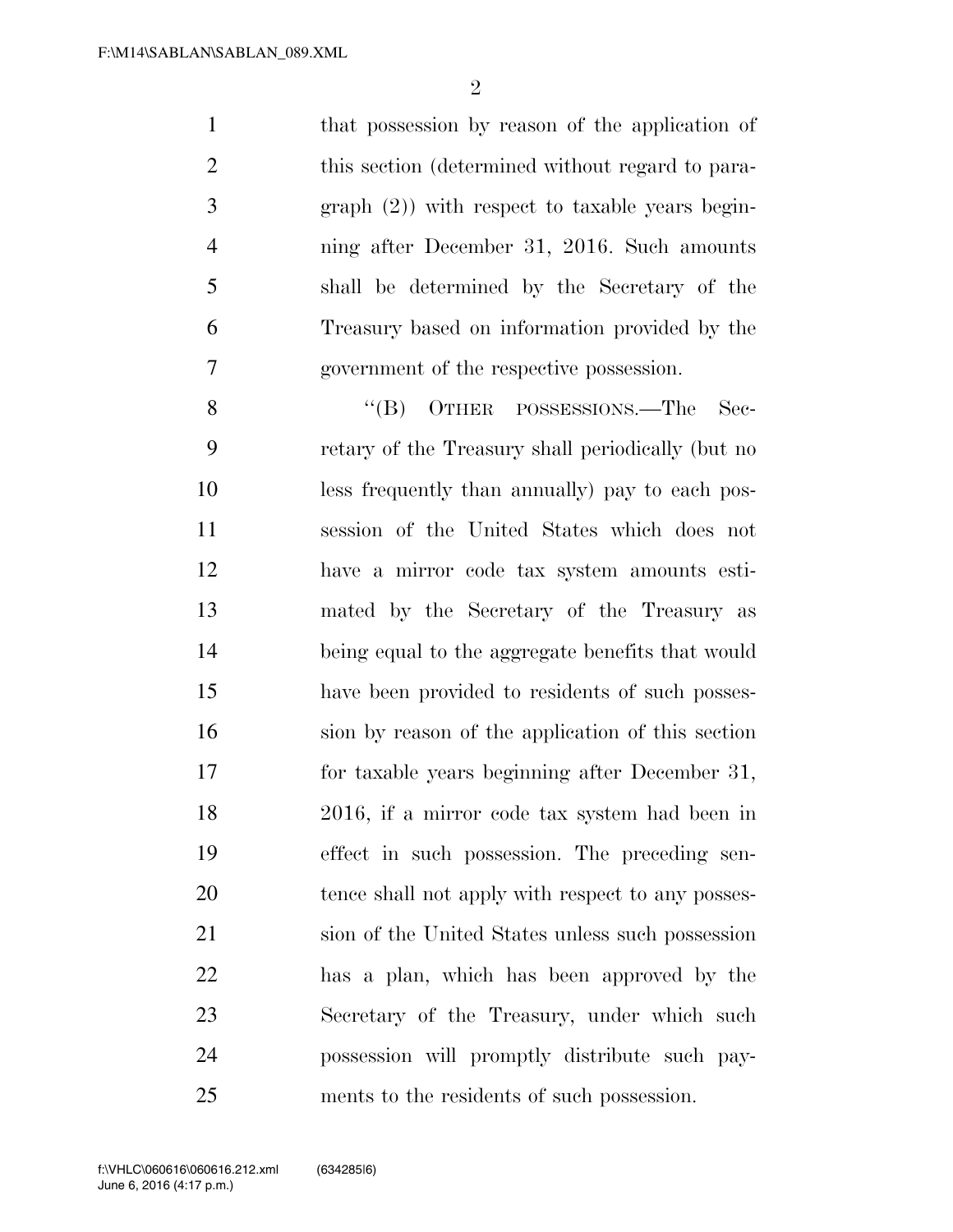| $\mathbf{1}$   | "(2) COORDINATION WITH CREDIT ALLOWED                     |
|----------------|-----------------------------------------------------------|
| $\overline{2}$ | AGAINST UNITED STATES INCOME TAXES.-No cred-              |
| 3              | it shall be allowed under this section for any taxable    |
| $\overline{4}$ | year to any person—                                       |
| 5              | "(A) to whom a credit is allowed against                  |
| 6              | taxes imposed by the possession by reason of              |
| 7              | this section (determined without regard to this           |
| 8              | paragraph) for such taxable year, or                      |
| 9              | "(B) who is eligible for a payment under                  |
| 10             | a plan described in paragraph $(1)(B)$ with re-           |
| 11             | spect to such taxable year.                               |
| 12             | $``(3)$ DEFINITIONS AND SPECIAL RULES.—                   |
| 13             | $\lq\lq$ (A) POSSESSION OF<br><b>THE</b><br><b>UNITED</b> |
| 14             | STATES.—For purposes of this subsection, the              |
| 15             | term 'possession of the United States' includes           |
| 16             | the Commonwealth of Puerto Rico and the                   |
| 17             | Commonwealth of the Northern Mariana Is-                  |
| 18             | lands.                                                    |
| 19             | MIRROR CODE TAX SYSTEM.-For<br>$\lq\lq (B)$               |
| 20             | purposes of this subsection, the term 'mirror             |
| 21             | code tax system' means, with respect to any               |
| 22             | possession of the United States, the income tax           |
| 23             | system of such possession if the income tax li-           |
| 24             | ability of the residents of such possession under         |
| 25             | such system is determined by reference to the             |